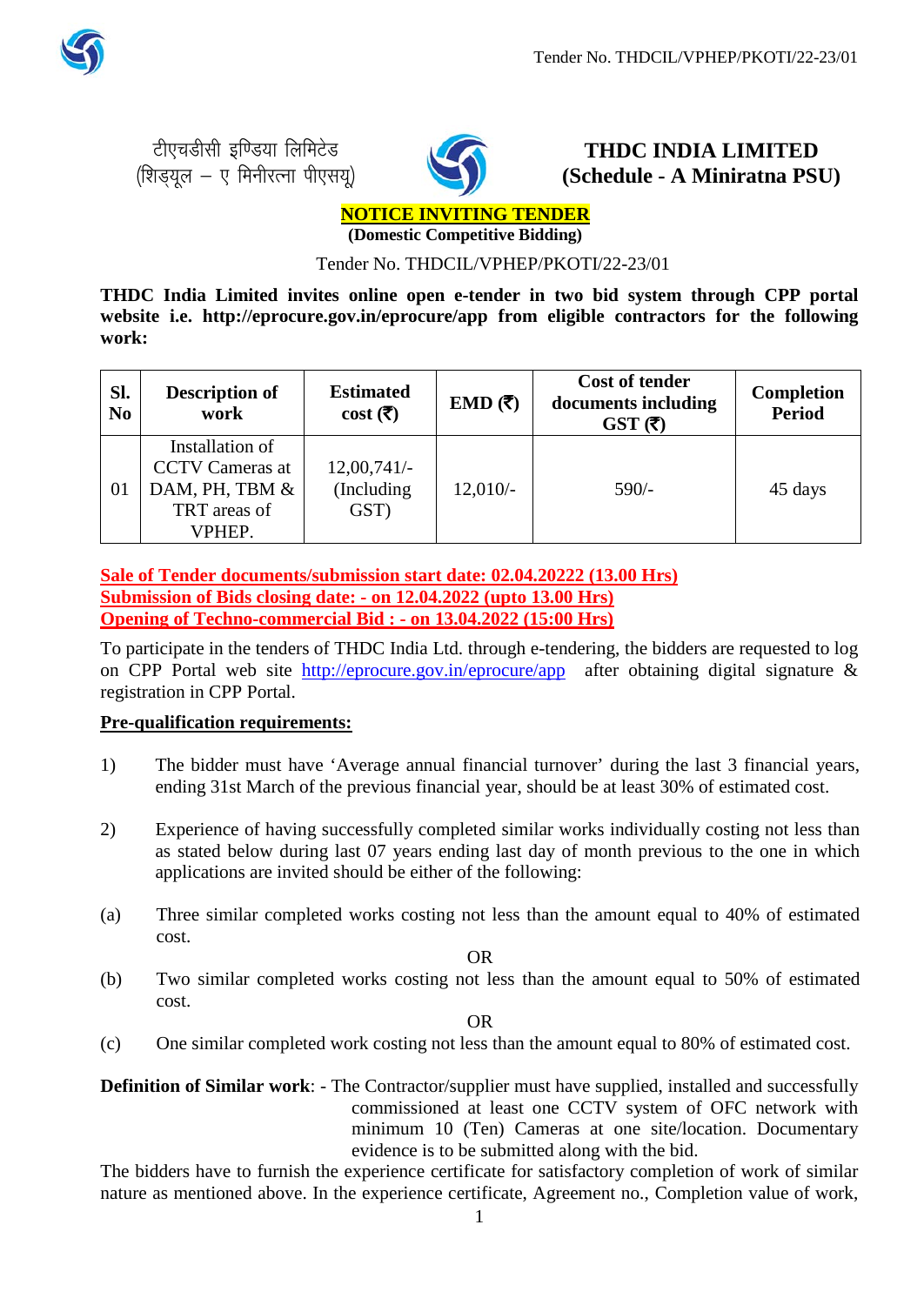

Name of work, Date of start, Date of completion and Signature of issuing authority with his name, designation, should be clearly mentioned. The experience certificate issued by PSU's/Central Govt. /State Govt. or Semi Govt. Deptt. will only be accepted.

## (**Note-Relaxation in Pre Qualification requirements is applicable as per tender terms & conditions**).

If latest annual financial report (balance sheet and profit  $\&$  Loss account) for assessing average annual financial turnover, is submitted as 'provisional' issued by the CA engaged by the Company, the successful bidder will finally submit their 'Final Balance Sheet'.

# **Note:**

- **1.** Bidders shall submit /upload the following documents with the Techno-commercial bid (Part-I):
	- a) Copy of Experience certificate as mentioned above in Pre-Qualification requirement
	- b) Copy of supporting documents in respect of average annual Turnover (Copy of certified /or audited by CA as the case may be) for the financial year  $2019-20$ ,  $2020-21$  &  $2021-22$  as mentioned above in Pre-Qualification requirement;
	- c) Copy of DD/BG/MSEs certificate (towards Exemption of Tender Cost & EMD) /UTR slip etc. towards tender cost & EMD;
	- d) Copy of PAN No.
	- e) Copy of GST registration no. as per applicable GST Act.;
	- f) Copy of EPF Registration and EPF code number under the "Employees provident fund and Miscellaneous provision Act. 1952";
	- g) Copy of MSEs or startup certificate if applicable.
	- h) Copy of Undertaking that "Their offer conforms to Public Procurement Preference to Make In India, Order 2017.
	- i) Copy of duly filled Details of Bank Account (Annexure-A), Power of Attorney (Annexure –B, if applicable), Declaration of Bidder (Annexure-C), No Deviation Certificate (Annexure-D), Tender Form (Annexure-E) in bidder's letter head; Warranty Form (Annexure-F) on non –judicial stamp paper, RTGS/NEFT payment details (Annexure-K), Annexure – L and Annexure – O as per format annexed with tender documents;
	- j) Other required documents etc. as per tender conditions;
- **2.** Any subsequent modification/ changes/corrigendum/ amendments/ notice to the above NIT shall be displayed / hosted in CPP Portal website [http://eprocure.gov.in/eprocure/app](http://www.eprocure.gov.in/) only and the applicants are advised to be vigilant in this regard.
- **3.** Blank space of documents such as Details of Bank Account (Annexure-A), Power of Attorney (Annexure –B, if applicable), Declaration of Bidder (Annexure-C), No Deviation Certificate (Annexure-D), Tender Form (Annexure-E) in bidder's letter head; Warranty Form (Annexure-F) on non –judicial stamp paper, RTGS/NEFT payment details (Annexure-K), Annexure – L and Annexure – O should be duly filled by the bidder otherwise liable to reject.
- **4.** Bidders shall upload & submit all the requisite documents (as mentioned in the bidding documents) along with the Part-I (Techno-Commercial) of their bid in support of their Prequalification requirement on e-portal (CPP Portal) at the time of submission of their bid. The bids shall be evaluated only on the basis of documents /information uploaded & submitted by the bidders. The request of bidders(s) to submit documents/information after deadline of submission of bid(s) shall not be entertained. However, during evaluation of the bids, the 'Owner' may request the bidder(s) for any clarification pertaining to their bid(s), if required.

## **Conditions:**

**1)** Tender is invited in two parts bid system i.e. 1st part bid Part – I (Techno commercial bid) and 2nd Part-II (Price Bid). Part-I contains pre-qualification information & documentary evidence in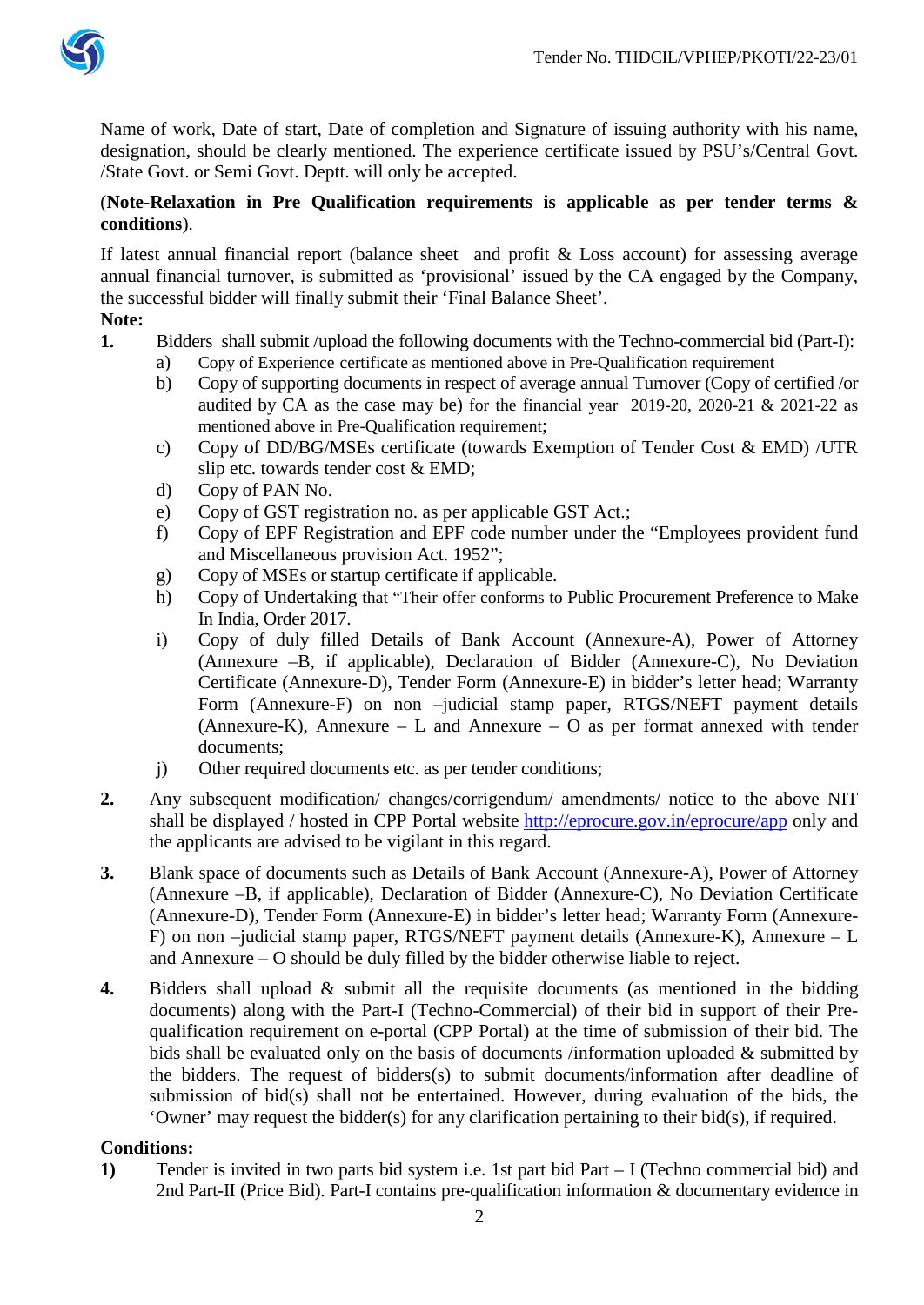

support thereof, EMD and Tender Cost. Techno-commercial bid along with required documents shall be uploaded by the bidder, which will be opened on the due date. Part –II shall contain price bid only.

- **2)** Pre qualification information & Techno-commercial bid (Part-I) will be opened by Committee members on due date in presence of bidders who wish to attend the opening. Price bid shall be opened subsequently for those bidders who meet PQ requirements and whose Techno commercial bids (Part-I) are acceptable to THDCIL.
- **3)** The tender shall remain valid for acceptance for 120 days from the date set of opening or extended date of opening of the tender.
- **4)** The bidder, who wishes to participate in the tender, are required to register themselves in CPP Portal through [http://eprocure.gov.in/eprocure/app](http://www.eprocure.gov.in/) web site and to submit the cost of tender documents and requisite EMD in the physical form also. **Physical form of Tender cost and EMD (DD/BG/UTR slip/MSEs Certificate) must reach before due date & time of submission of Techno – commercial bid at our VPHEP, Pipalkoti office**. The address of Pipalkoti office to submit the physically form of Tender cost & EMD by hand/post is as "**Sr. Manager (C&MM) THDCIL, VPHEP, Alaknandapuram Siyasain (Jaisal), Pipalkoti Chamoli (Uttarakhand) - 246472**". Bid without tender cost & EMD will not be considered and liable to reject.

#### **5) Earnest Money Deposit (EMD) & Tender cost**

- (i) Earnest money (EMD) & Tender cost may be deposited in the form of pay order or Demand Draft in favour of **THDC India Ltd.** payable at **Pipalkoti (Chamoli)** or irrevocable Bank Guarantee in prescribed form from a Nationalized/Scheduled Bank and valid till 30 days after the expiry of the offer i.e. 120 days. In case of BG, non-judicial stamp paper should be in the name of Bank issuing the Guarantee.
- (ii) EMD& Tender cost can also be deposited through e-payment (RTGS/NEFT) directly in THDCIL bank account. Bidder should upload the UTN No. / Transaction ID with Part-I bid. Details of Bank A/C of THDCIL are as under:

| $\Box$       | <b>Account Holder Name</b> | : THDC INDIA LIMITED              |
|--------------|----------------------------|-----------------------------------|
| $\mathbf{I}$ | Bank Name & Branch         | : SBI, Pipalkoti, Distt.- Chamoli |
| - III)       | Current A/C No.            | : 32929585045                     |
| IV)          | <b>IFSC Code</b>           | : SBIN0004905                     |
| V)           | MICR code                  | : 246002008                       |

- **6)** Please fill up the details of EMD payment on the e-tendering site and also upload the scan copy of DD/BC/UTR Slip/BG etc. with other documents. The intimation regarding submission of payment against tender cost and EMD through RTGS/NEFT/MSEs must be given by the bidders in advance before last date of submission of bid on e mail i.e. [cmm.vphep@thdc.co.in.](mailto:cmm.vphep@thdc.co.in)
- **7)** Micro and Small Enterprises (MSEs) registered with District Industries Centers (DIC) or Khadi and Village Industries Commission or Khadi and Village Industries Board or Coir Boards or National Small Industries Corporation (NSIC) or Directorate of Handicrafts and Handloom or having Udyog Aadhaar Memorandum or any other body specified by Ministry of Micro, Small and Medium Enterprises shall be entitled to avail the facilities as per Public Procurement Policy for MSEs.
- **8)** To avail the facilities as per Public Procurement Policy for MSEs & startups under the category relevant to the tendered work, requisite documents are to be uploaded with the bid and same shall be submitted in the office before submission/closing date of the bid through e-mail/by post.